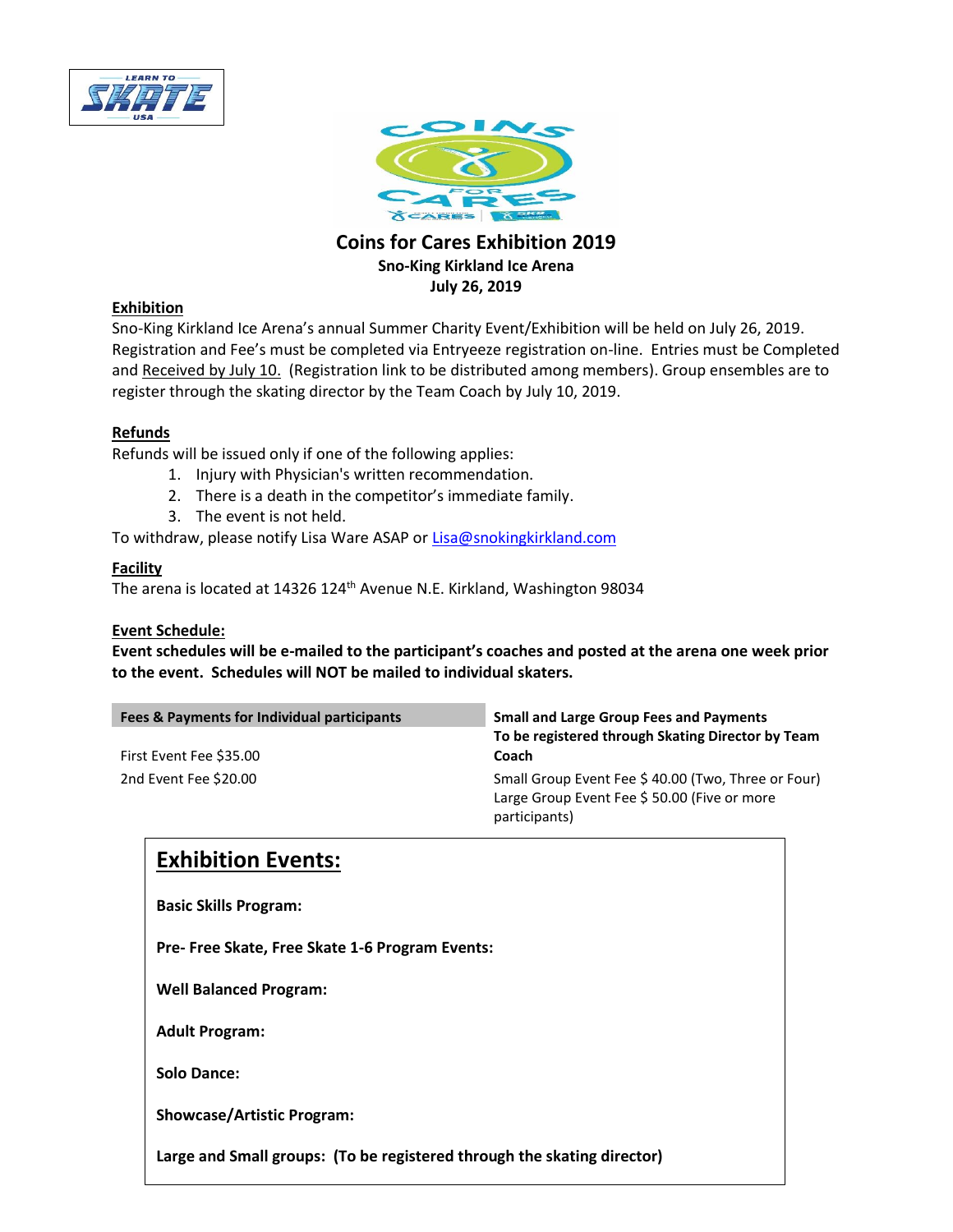#### **Music**

Music can be reproduced on CD's only (no CD/RWs or DVD). CD's must contain only 1 cut of music. Clearly label CD in ink (Sharpie pen) with the skater's name, his/her professional's name. Music must be turned in at the time of arrival/check in. Everyone should have an extra copy of their music available. Sno-King Ice Arena will not accept responsibility for breakage, damage, or loss, but will take every precaution to safeguard music media.

#### **Liability**

Learn to Skate USA, U.S. Figure Skating, Kingsgate Skating Club, and Sno-King Kirkland Arena accepts no responsibility for injury or damage sustained by any participant in this event. This is in accordance with Rule 1600 of the official U.S. Figure Skating Rulebook.

#### **Admission**

No admission will be charged. All events are open to spectators.

#### **Check-in**

The registration desk will be in the lobby of Sno-King Ice Arena. All participants are required to check in 45 minutes prior to their scheduled event. Music CDs should be turned in and clearly marked with the participant's full name, level, coach's name, and running time. Events will not be delayed for skaters who arrive late.

#### **VIDEOTAPING & PHOTOGRAPHY**

No flash photography is permitted. Professional photographers will be offering Videos of the event as well as action shot photography. Information regarding ordering will be in the competition program.

#### **SAFESPORT:**

U.S. Figure Skating strives to provide a safe environment for its members that is free of misconduct and harassment.

The U.S. Center for [SafeSport](https://safesport.org/) is a national nonprofit organization providing education, resources and training to promote respect and prevent abuse in sports.

At Sno-King arena's we require that our coaching staff and volunteers adhere to the Center's policies and procedures including the SafeSport Code.

This does affect our protocol for locker rooms and changing areas.

All participants are assigned a locker room based on their age. The locker rooms are primarily used for personal items and putting skates on.

We encourage participants will arrive in costume. We encourage a coat or warm clothing to wear over the costume.

Parents are NOT allowed past the post for any reason to be compliant.

Children under age 11 can have parental assistance if needed. Boys, Girls, Men and Women will be assigned a locker room.

#### **Coaches**

U.S. Figure Skating Rule MR 5.11 Coach Registration To be granted access to work within U.S. Figure Skating sanctioned activities. Learn to Skate USA ONLY coaches - Any person, 18 and older, instructing a Learn to Skate USA Program must have successfully passed the annual background screen and be registered as a Learn to Skate USA instructor.